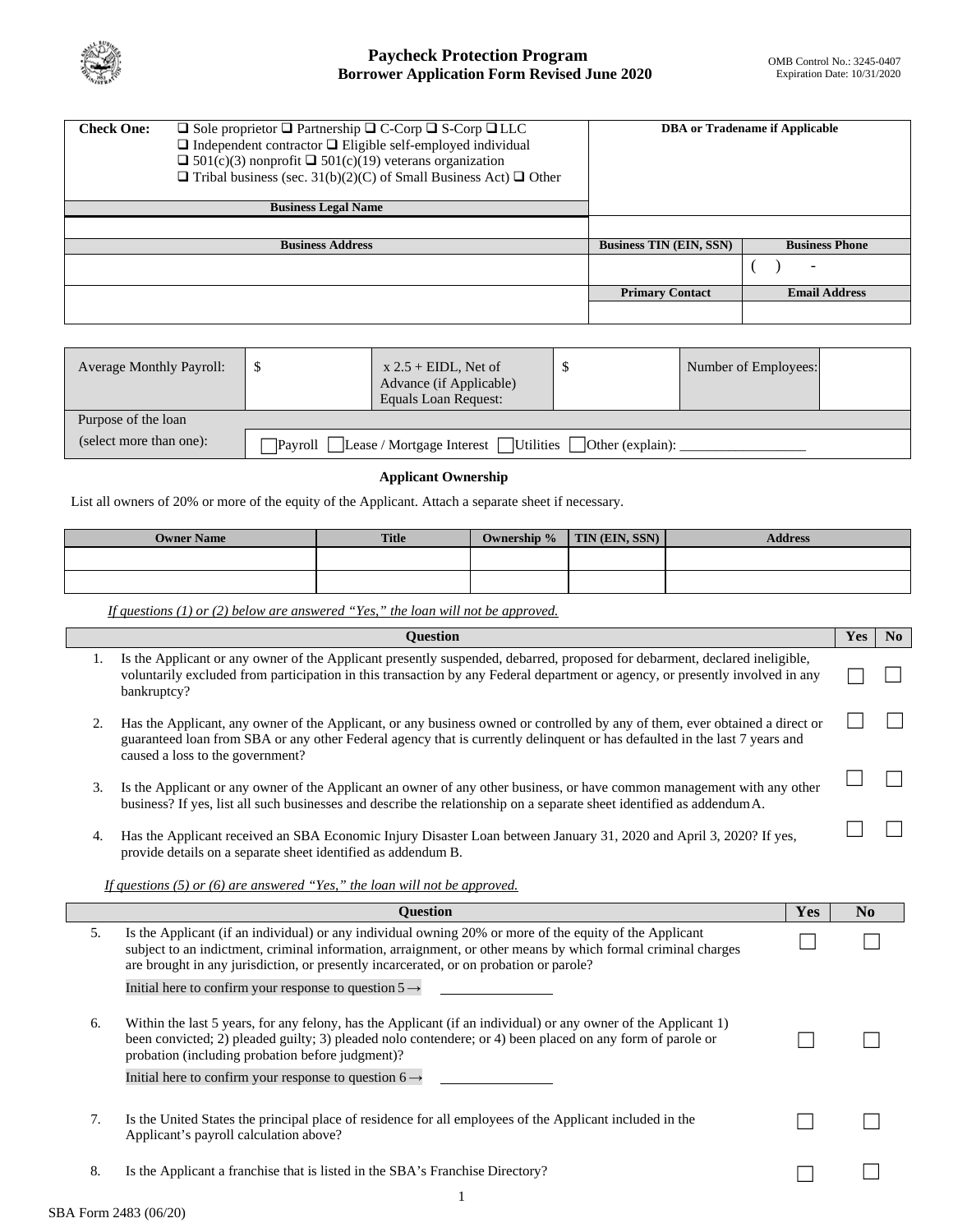

### **By Signing Below, You Make the Following Representations, Authorizations, and Certifications**

### CERTIFICATIONS AND AUTHORIZATIONS

I certify that:

- I have read the statements included in this form, including the Statements Required by Law and Executive Orders, and I understand them.
- The Applicant is eligible to receive a loan under the rules in effect at the time this application is submitted that have been issued by the Small Business Administration (SBA) implementing the Paycheck Protection Program under Division A, Title I of the Coronavirus Aid, Relief, and Economic Security Act (CARES Act) (the Paycheck Protection Program Rule).
- The Applicant (1) is an independent contractor, eligible self-employed individual, or sole proprietor or (2) employs no more than the greater of 500 or employees or, if applicable, the size standard in number of employees established by the SBA in 13 C.F.R. 121.201 for the Applicant's industry.
- I will comply, whenever applicable, with the civil rights and other limitations in this form.
- All SBA loan proceeds will be used only for business-related purposes as specified in the loan application and consistent with the Paycheck Protection Program Rule.
- To the extent feasible, I will purchase only American-made equipment and products.
- The Applicant is not engaged in any activity that is illegal under federal, state or local law.
- Any loan received by the Applicant under Section 7(b)(2) of the Small Business Act between January 31, 2020 and April 3, 2020 was for a purpose other than paying payroll costs and other allowable uses loans under the Paycheck Protection Program Rule.

For Applicants who are individuals: I authorize the SBA to request criminal record information about me from criminal justice agencies for the purpose of determining my eligibility for programs authorized by the Small Business Act, as amended.

### **CERTIFICATIONS**

The authorized representative of the Applicant must certify in good faith to all of the below by **initialing** next to each one:

- The Applicant was in operation on February 15, 2020 and had employees for whom it paid salaries and payroll taxes or paid independent contractors, as reported on Form(s) 1099-MISC.
- Current economic uncertainty makes this loan request necessary to support the ongoing operations of the Applicant.
- The funds will be used to retain workers and maintain payroll or make mortgage interest payments, lease payments, and utility payments, as specified under the Paycheck Protection Program Rule; I understand that if the funds are knowingly used for unauthorized purposes, the federal government may hold me legally liable, such as for charges of fraud.
- The Applicant will provide to the Lender documentation verifying the number of full-time equivalent employees on the Applicant's payroll as well as the dollar amounts of payroll costs, covered mortgage interest payments, covered rent payments, and covered utilities for the 24-week period following this loan.
- I understand that loan forgiveness will be provided for the sum of documented payroll costs, covered mortgage interest payments, covered rent payments, and covered utilities, and not more than 40% of the forgiven amount may be for non-payroll costs.
- During the period beginning on February 15, 2020 and ending on December 31, 2020, the Applicant has not and will not receive another loan under the Paycheck Protection Program.
- I further certify that the information provided in this application and the information provided in all supporting documents and forms is true and accurate in all material respects. I understand that knowingly making a false statement to obtain a guaranteed loan from SBA is punishable under the law, including under 18 USC 1001 and 3571 by imprisonment of not more than five years and/or a fine of up to \$250,000; under 15 USC 645 by imprisonment of not more than two years and/or a fine of not more than \$5,000; and, if submitted to a federally insured institution, under 18 USC 1014 by imprisonment of not more than thirty years and/or a fine of not more than \$1,000,000.
- I acknowledge that the lender will confirm the eligible loan amount using required documents submitted. I understand, acknowledge and agree that the Lender can share any tax information that I have provided with SBA's authorized representatives, including authorized representatives of the SBA Office of Inspector General, for the purpose of compliance with SBA Loan Program Requirements and all SBA reviews.

Signature of Authorized Representative of Applicant Date

\_\_\_\_\_\_\_\_\_\_\_\_\_\_\_\_\_\_\_\_\_\_\_\_\_\_\_\_\_\_\_\_\_\_\_\_\_\_\_\_\_\_\_\_\_\_\_\_\_\_\_\_\_\_\_\_\_ \_\_\_\_\_\_\_\_\_\_\_\_\_\_\_\_\_\_\_\_\_\_\_\_

Print Name Title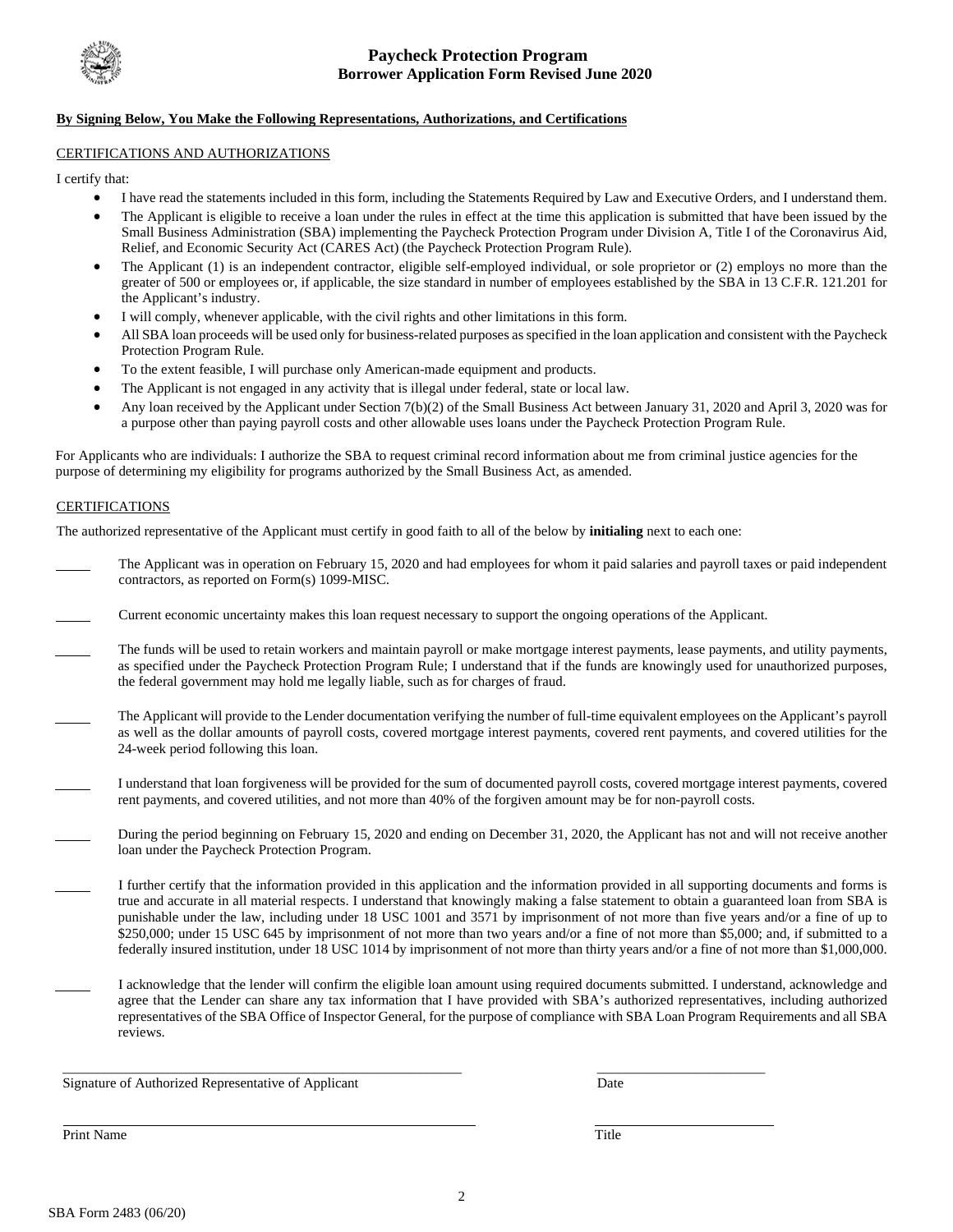

## **Paycheck Protection Program Borrower Application Form Revised June 2020**

#### **Purpose of this form:**

This form is to be completed by the authorized representative of the Applicant and *submitted to your SBA Participating Lender*. Submission of the requested information is required to make a determination regarding eligibility for financial assistance. Failure to submit the information would affect that determination.

#### **Instructions for completing this form:**

With respect to "purpose of the loan," payroll costs consist of compensation to employees (whose principal place of residence is the United States) in the form of salary, wages, commissions, or similar compensation; cash tips or the equivalent (based on employer records of past tips or, in the absence of such records, a reasonable, good-faith employer estimate of such tips); payment for vacation, parental, family, medical, or sick leave; allowance for separation or dismissal; payment for the provision of employee benefits consisting of group health care coverage, including insurance premiums, and retirement; payment of state and local taxes assessed on compensation of employees; and for an independent contractor or sole proprietor, wage, commissions, income, or net earnings from self-employment or similar compensation.

For purposes of calculating "Average Monthly Payroll," most Applicants will use the average monthly payroll for 2019, excluding costs over \$100,000 on an annualized basis for each employee. For seasonal businesses, the Applicant may elect to instead use average monthly payroll for the time period between February 15, 2019 and June 30, 2019 or any 12-week period between May 1, 2019 and September 15, 2019, excluding costs over \$100,000 on an annualized basis for each employee. For new businesses, average monthly payroll may be calculated using the time period from January 1, 2020 to February 29, 2020, excluding costs over \$100,000 on an annualized basis for each employee.

If Applicant is refinancing an Economic Injury Disaster Loan (EIDL): Add the outstanding amount of an EIDL made between January 31, 2020 and April 3, 2020, less the amount of any "advance" under an EIDL COVID-19 loan, to Loan Request as indicated on the form.

All parties listed below are considered owners of the Applicant as defined in 13 CFR § 120.10, as well as "principals":

- For a sole proprietorship, the sole proprietor;
- For a partnership, all general partners, and all limited partners owning 20% or more of the equity of the firm;
- For a corporation, all owners of 20% or more of the corporation;
- For limited liability companies, all members owning 20% or more of the company; and
- Any Trustor (if the Applicant is owned by a trust).

**Paperwork Reduction Act** – You are not required to respond to this collection of information unless it displays a currently valid OMB Control Number. The estimated time for completing this application, including gathering data needed, is 8 minutes. Comments about this time or the information requested should be sent to: Small Business Administration, Director, Records Management Division, 409 3rd St., SW, Washington DC 20416, and/or SBA Desk Officer, Office of Management and Budget, New Executive Office Building, Washington DC 20503. **PLEASE DO NOT SEND FORMS TO THESE ADDRESSES.**

**Privacy Act (5 U.S.C. 552a)** – Under the provisions of the Privacy Act, you are not required to provide your social security number. Failure to provide your social security number may not affect any right, benefit or privilege to which you are entitled. (But see Debt Collection Notice regarding taxpayer identification number below.) Disclosures of name and other personal identifiers are required to provide SBA with sufficient information to make a character determination. When evaluating character, SBA considers the person's integrity, candor, and disposition toward criminal actions. Additionally, SBA is specifically authorized to verify your criminal history, or lack thereof, pursuant to section 7(a)(1)(B), 15 USC Section 636(a)(1)(B) of the Small Business Act (the Act).

**Disclosure of Information** – Requests for information about another party may be denied unless SBA has the written permission of the individual to release the information to the requestor or unless the information is subject to disclosure under the Freedom of Information Act. The Privacy Act authorizes SBA to make certain "routine uses" of information protected by that Act. One such routine use is the disclosure of information maintained in SBA's system of records when this information indicates a violation or potential violation of law, whether civil, criminal, or administrative in nature. Specifically, SBA may refer the information to the appropriate agency, whether Federal, State, local or foreign, charged with responsibility for, or otherwise involved in investigation, prosecution, enforcement or prevention of such violations. Another routine use is disclosure to other Federal agencies conducting background checks but only to the extent the information is relevant to the requesting agencies' function. See, 74 F.R. 14890 (2009), and as amended from time to time for additional background and other routine uses. In addition, the CARES Act, requires SBA to register every loan made under the Paycheck Protection Act using the Taxpayer Identification Number (TIN) assigned to the borrower.

**Debt Collection Act of 1982, Deficit Reduction Act of 1984 (31 U.S.C. 3701 et seq. and other titles)** – SBA must obtain your taxpayer identification number when you apply for a loan. If you receive a loan, and do not make payments as they come due, SBA may: (1) report the status of your loan(s) to credit bureaus, (2) hire a collection agency to collect your loan, (3) offset your income tax refund or other amounts due to you from the Federal Government, (4) suspend or debar you or your company from doing business with the Federal Government, (5) refer your loan to the Department of Justice, or (6) foreclose on collateral or take other action permitted in the loan instruments.